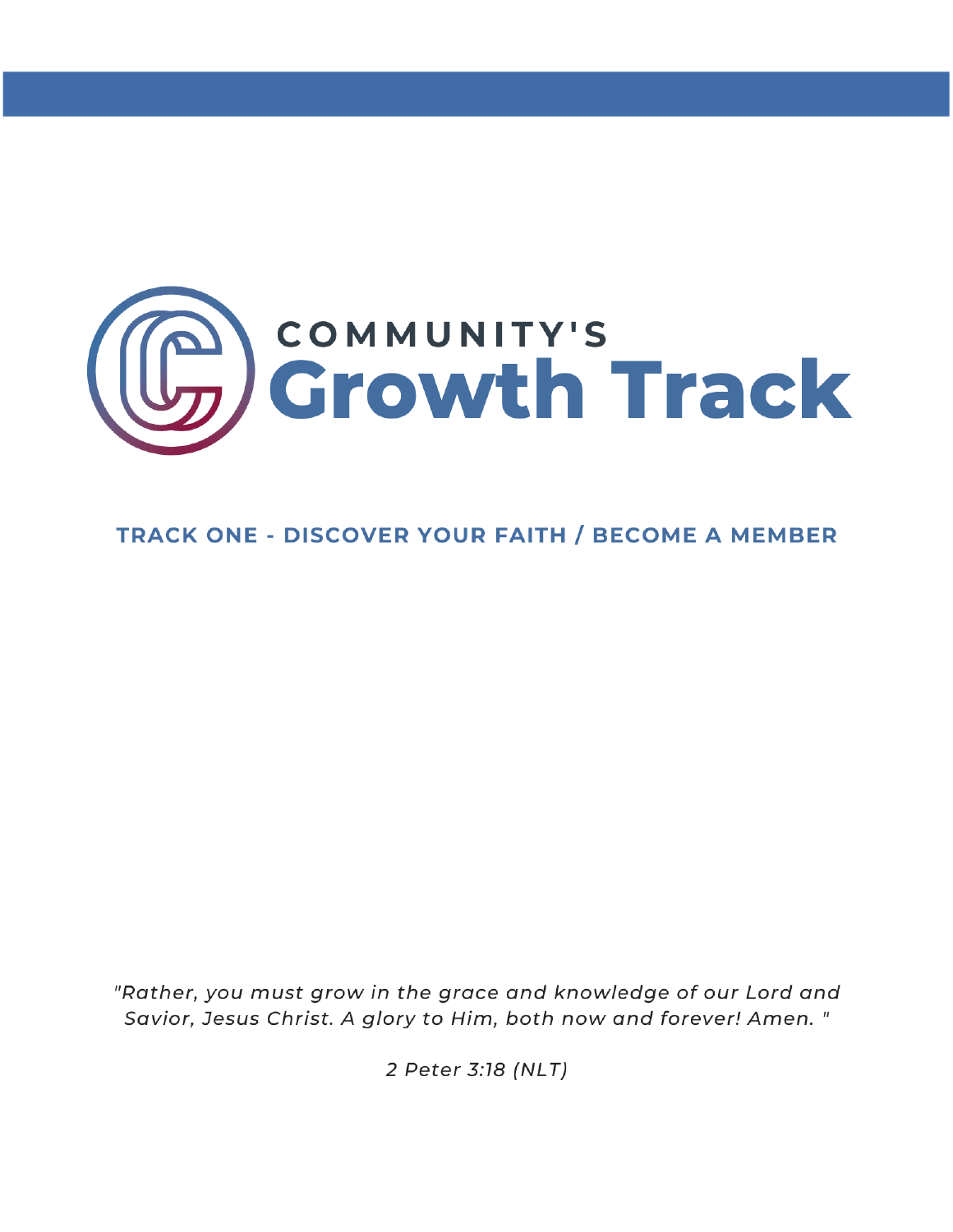# **WHAT IS THE GROWTH TRACK?**

The Community Church Growth Track guides you to discover your purpose and live the life God created for you. The Growth Track is made up of three tracks which equip you to:

- 1. Connect to the Community Church spiritual family
- 2. Discover the joy of growing spiritually and connecting to others, and
- 3. Use your God-given gifts to make a difference in the lives of others.

# **WHY PARTICIPATE IN THE GROWTH TRACK PROCESS?**

• To explore the ministry of Community Church and find out how to connect with our church. Through Track One you will learn how to discover your faith and gain deeper insight into what we believe at Community Church. Track One also allows you the opportunity to join Community Church.

### **Track One is offered the 1st Sunday of each month**

• God expects you to grow spiritually, no matter where you are in your spiritual journey. We believe that spiritual growth happens primarily in the context of small groups. Small groups are where you will discover how to develop your spiritual journey both personally, and with others.

### **Track Two is offered the 2nd Sunday of each month**

• Connect to the opportunities available at Community Church to live out your purpose and serve others by using your God-given gifts.

### **Track Three is offered the 3rd Sunday of each month**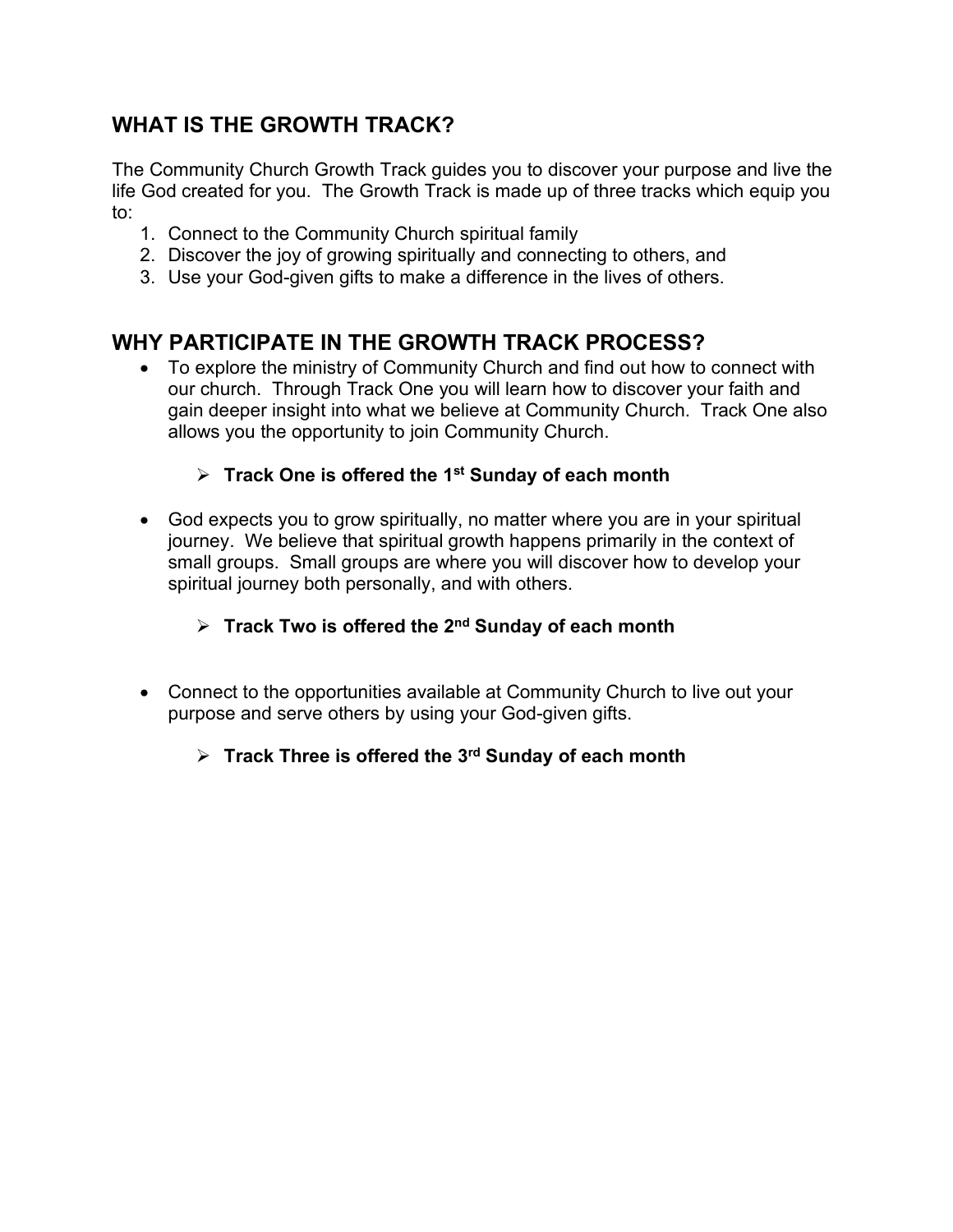# **ABOUT COMMUNITY CHURCH**

Community Church is a diverse family of people who emphasize what God wants for us instead of from us. Our vision is to engage people and change lives for the times in which we live. We are committed to building strong biblical families and creating an atmosphere where anyone can experience God's blessings, because no one is perfect, and everything is possible.

# **Our Prayer for You**

*"I keep asking that the God of our Lord Jesus Christ, the glorious Father, may give you the Spirit of wisdom and revelation, so that you may know Him better. I pray that the eyes of your heart may be enlightened in order that you may know the hope to which He has called you, the riches of His glorious inheritance in His holy people." Ephesians 1:17-18 NIV*

*"I ask the God of our Master, Jesus Christ, the God of glory—to make you intelligent and discerning in knowing Him personally, your eyes focused and clear, so that you can see exactly what it is He is calling you to do, grasp the immensity of this glorious way of life He has for His followers." Ephesians 1:17-19 MSG*

### **THE COMMUNITY CHURCH SPIRITUAL JOURNEY CONSISTS OF:**

#### **1. Knowing God Through Our Sunday Services**

*"[I pray]…that you may know Him better [personally]." Ephesians 1:17-18*

*"Not everyone who says to me, 'Lord, Lord,' will enter the kingdom of heaven, but only he who does the will of my Father who is in heaven. Many will say to me on that day, 'Lord, Lord, did we not prophesy in Your name, and in Your name drive out demons and perform many miracles?' Then I will tell them plainly, 'I never know you.'" Matthew 7:21-23 NIV*

### **2. Getting Connected Through Our Community Groups**

*"[I pray]…that the eyes of your heart may be enlightened [focused and clear]." Ephesians 1:17-18*

*"Therefore confess your sins to each other and pray for each other so that you may be healed." James 5:16 NIV*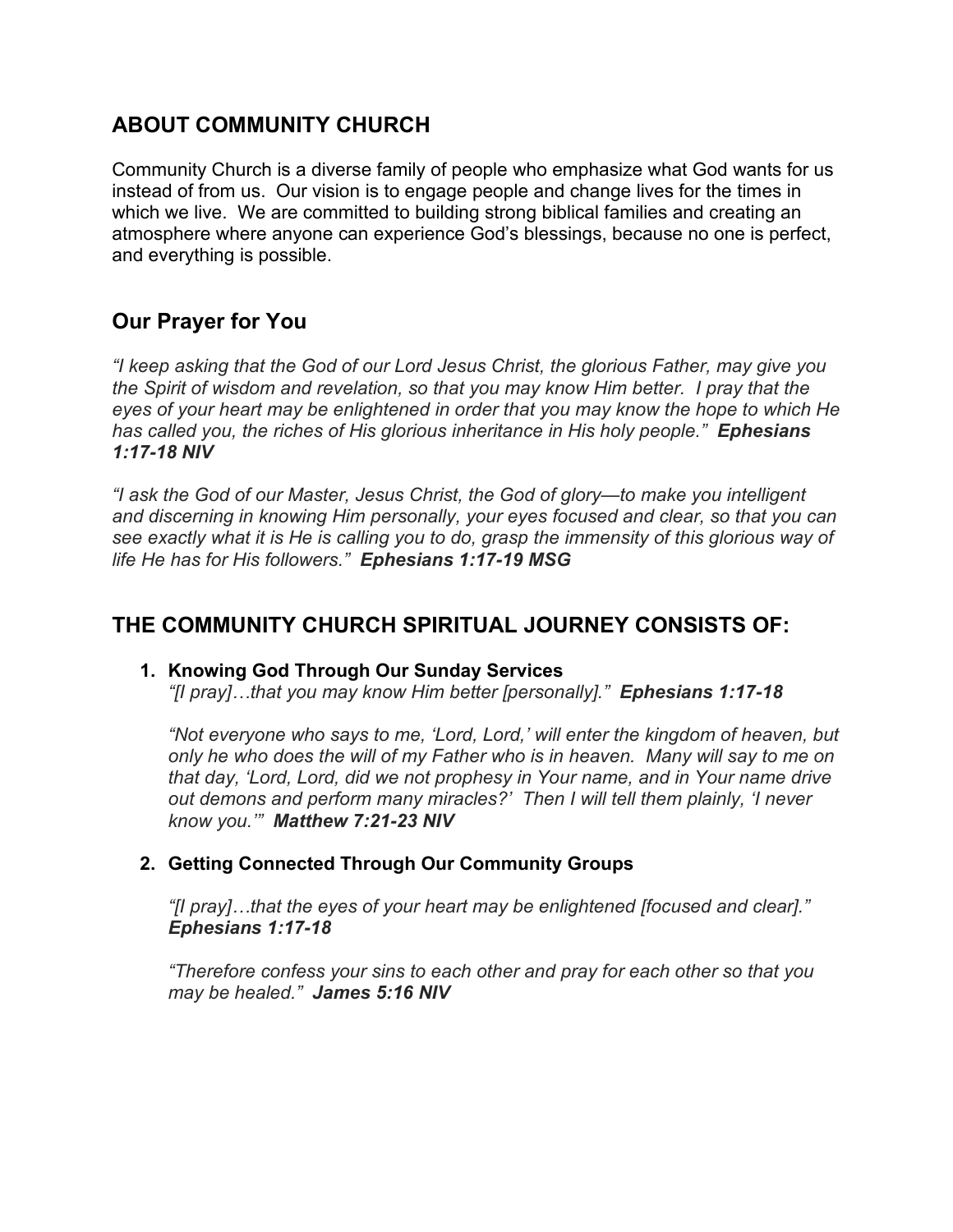### **3. Making a Difference by Serving on a Ministry Team**

*"[I pray]…that you may grasp the immensity of this glorious way of life He has for His followers [in his holy people]." Ephesians 1:17-18*

*"This is to my Father's glory, that you bear much fruit, showing yourselves to be my disciples. I have told you this so that my joy may be in you and that your joy may be complete." John 15:8,11*

# **Track One: Discovering Your Faith**

- **1. If you were to die today and God said, "Why should I let you into heaven?" What would you tell Him?**
- **2. What does it take to get to heaven?**
	- o *"For everyone has sinned; we all fall short of God's glorious standard." Romans 3:23*
	- o *"For whoever keeps the whole law and yet stumbles at just one point is guilty of breaking all of it." James 2:10*
	- o *"When Adam sinned, sin entered the world. Adam's sin brought death, so death spread to everyone, for everyone sinned." Romans 5:12*
	- o *"Because one person disobeyed God, many became sinners. But because one other person obeyed God many will be made righteous." Romans 5:19*
	- o *"For the wages of sin is death, but the free gift of God is eternal life in Christ Jesus our Lord." Romans 6:23*
	- o *"If you confess with your mouth that Jesus is Lord and believe in your heart that God raised him from the dead, you will be saved." Romans 10:9*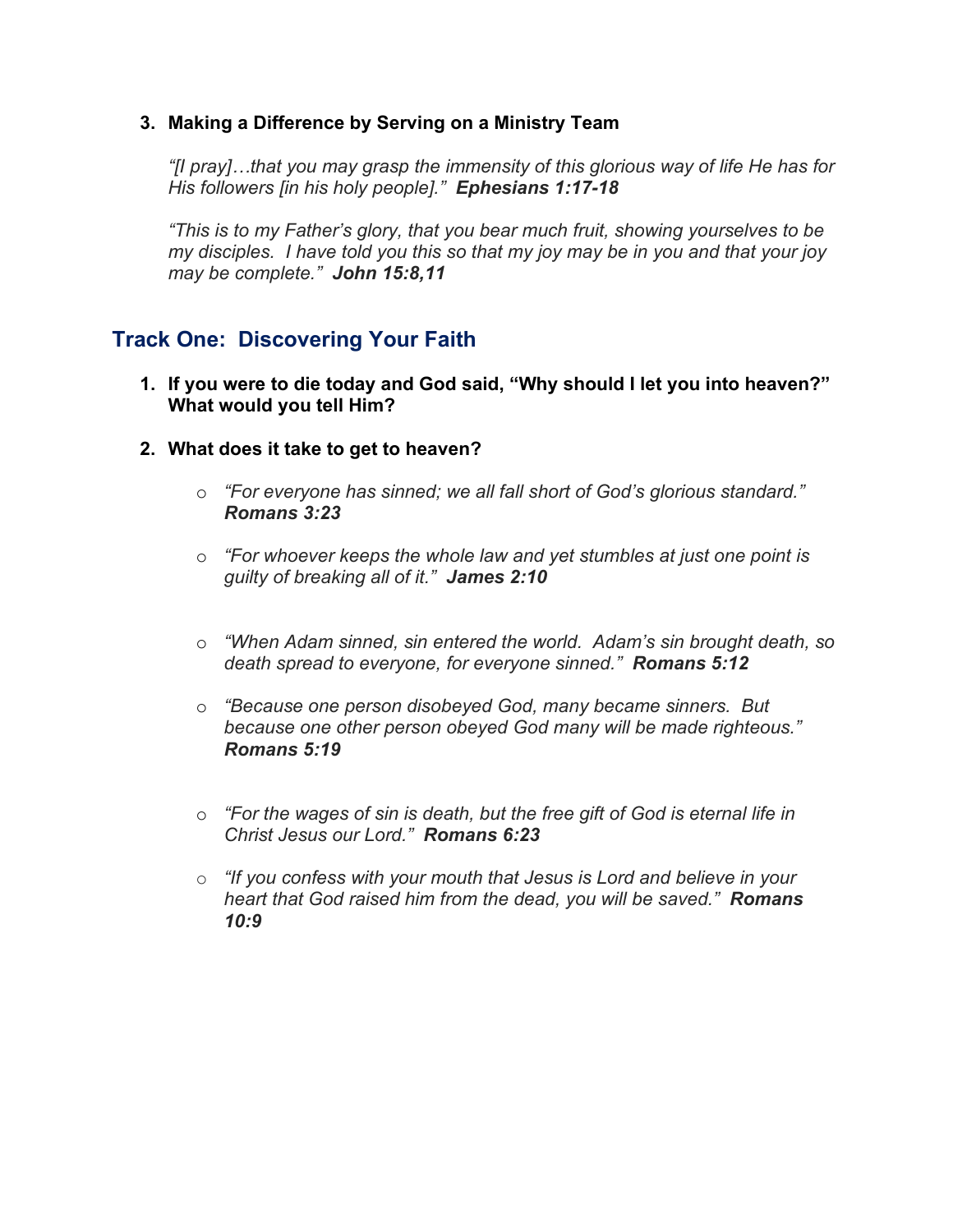**Salvation requires two things:**

| -4 | with my mouth that Jesus is MY Lord!           |
|----|------------------------------------------------|
|    | in my heart that God raised Him from the dead! |

#### **What do we do when we sin?**

*"If we confess our sins, he is faithful and just to forgive us our sins, and to cleanse us from all unrighteousness." 1 John 1:9*

*"All who believe in the Son of God know in their hearts that this testimony is true. Those who don't believe this are actually calling God a liar because they don't believe what God has testified about his Son. And this is what God has testified: He has given us eternal life, and this life is in his Son. Whoever has the Son has life; Whoever does not have God's Son does not have life. I have written this to you who believe in the name of the Son of God, so that you may KNOW you have eternal life." 1 John 5:10-13*

#### **If you accepted Jesus Christ today or prior to today the next step for you is to**   $\blacksquare$

*"And Jesus came and spoke unto them, saying, All power is given unto me in heaven and on earth. Go ye therefore, and teach all nations, baptizing them in the name of the Father, and of the Son, and of the Holy Ghost: Teaching them to observe all things whatsoever I have commanded you: and, lo, I am with you always, even unto the end of the world. Amen." Matthew 28:18-20*

#### **When should I be baptized?**

**As soon as \_\_\_\_\_\_\_\_\_\_\_\_\_\_\_!!**

*"Those who believed what Peter said were baptized and added to the church that day about 3,000 in all." Acts 2:41*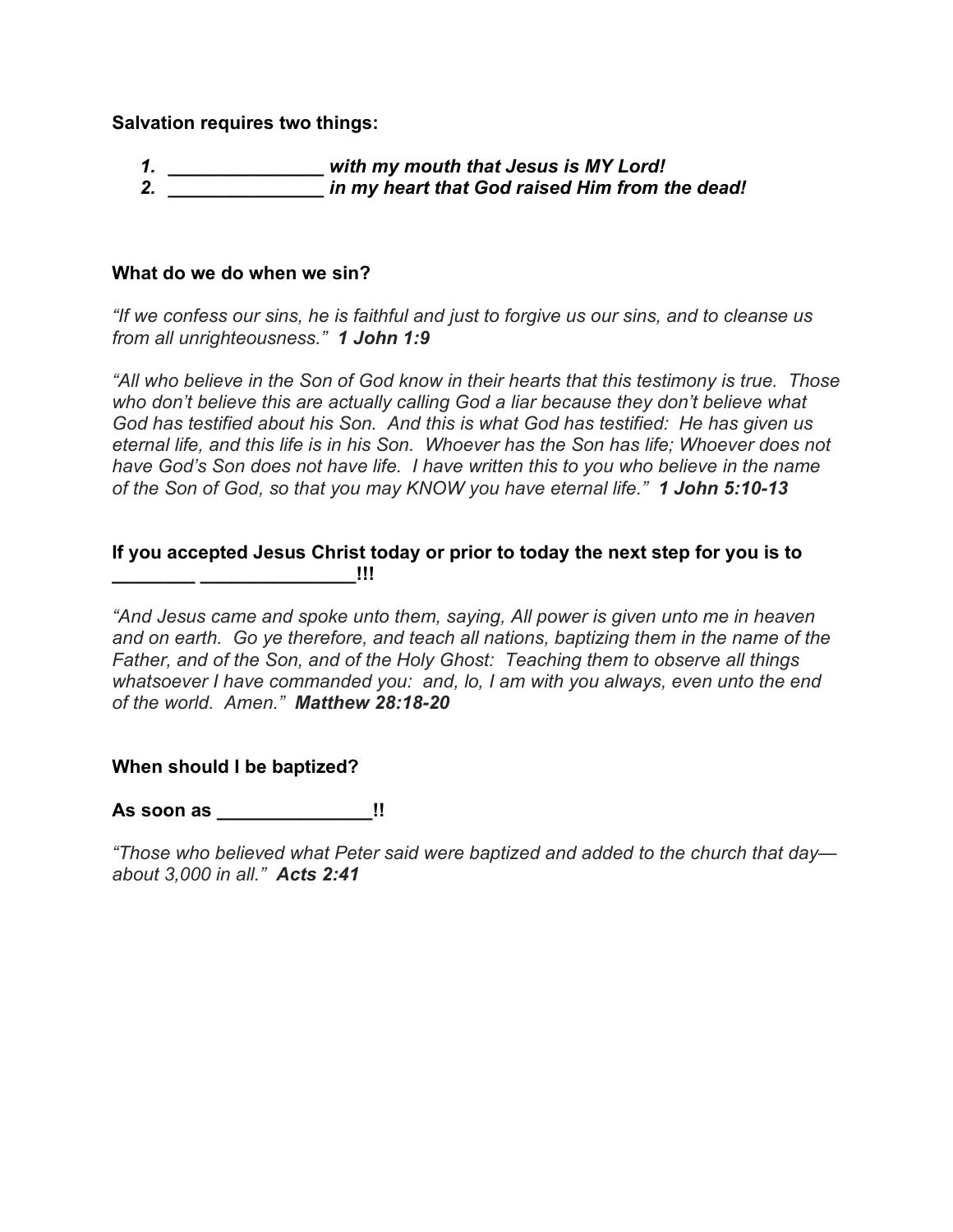### **UNLESS YOU ARE JOINING THIS CHURCH TO HELP US REACH LOST PEOPLE… DON'T JOIN THIS CHURCH!!!!**

### **Our Sunday services focus on four values:**

- **1. \_\_\_\_\_\_\_\_\_\_\_\_\_\_\_**
- We believe church should be enjoyable.

*"I was glad when they said to me, 'Let us go into the house of the Lord.'" Psalm 122:1 NKJV*

- **2. \_\_\_\_\_\_\_\_\_\_\_\_\_\_\_**
- We believe church should be a place where people experience God's presence.

*"But…when some unbelievers or ordinary people come in, they will be convinced of their sin by what they hear. They will be judged by all they hear, their secret thoughts will be brought into the open, and they will bow down and worship God, confessing, 'Truly God is here among you!'" 1 Corinthians 14:24-25 GNT*

- **3. \_\_\_\_\_\_\_\_\_\_\_\_\_\_\_**
- We believe church should be a place where people learn how the Bible applies to their daily lives.

*"So Christ Himself gave the apostles, the prophets, the evangelists, the pastors and teachers, to equip His people for works of service, so that the body of Christ may be built up." Ephesians 4:11-12*

**4. \_\_\_\_\_\_\_\_\_\_\_\_\_\_\_**

*"'Everyone who calls on the name of the Lord will be saved.' But how can they call on Him to save them unless they believe in Him? And how can they believe in Him if they have never heard about Him? And how can they hear about Him unless someone tells them?" Romans 10:13-14*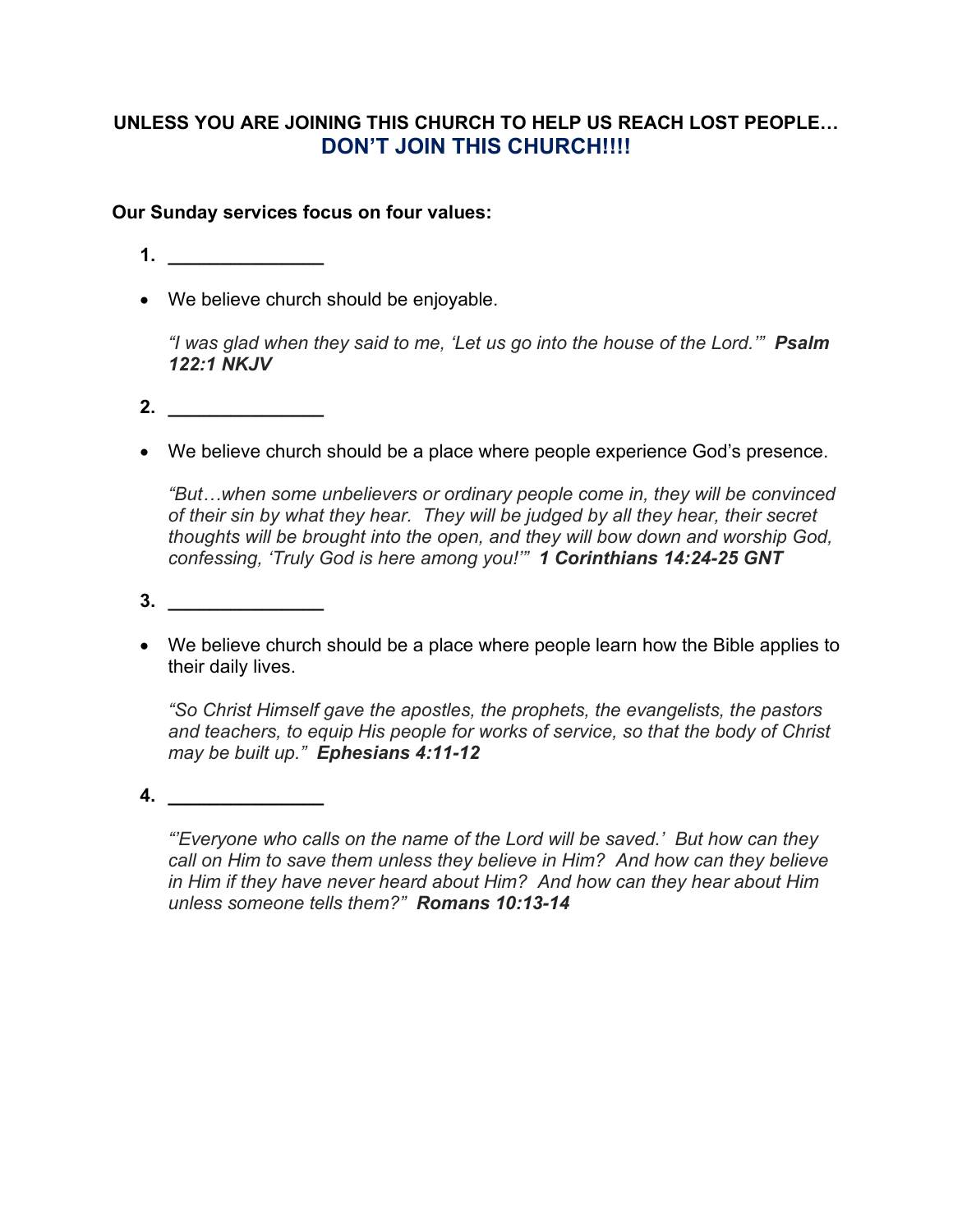#### **How can you participate?**

- **\_\_\_\_\_\_\_\_\_\_\_\_\_\_\_ your family and friends!**
- **\_\_\_\_\_\_\_\_\_\_\_\_\_\_\_ build relationships with others!**
- **Support your church by \_\_\_\_\_\_\_\_\_\_\_\_\_\_\_!**

*"Then He said to His disciples, 'The harvest is plentiful but the workers are few. Ask the Lord of the harvest, therefore, to send out workers into His harvest field.'" Matthew 9:37-38*

• **Support your church by \_\_\_\_\_\_\_\_\_\_\_\_\_\_\_!**

*"A tithe of everything you produce belongs to the Lord; it is holy to the Lord." Leviticus 26:30*

*"Bring all the tithes into the storehouse, that there may be food in my house, and try me in this," says the Lord of host, "if I will not open for you the windows of heaven and pour out a blessing that there will not be room enough to receive it." Malachi 3:10*

*"Jesus began a tour of the nearby towns and villages, preaching and announcing the Good News about the Kingdom of God. He took his twelve disciples with him, along with some women who had been cured of evil spirits and diseases. Among them were Mary Magdalene, from whom he had case out seven demons; Joanna, the wife of Chuza, Herod's business manager; Susanna; and many others who were contributing from their own resources to support Jesus and his disciples." Luke 8:1-3*

*"Don't you realize that those who work in the temple get their meals from the offerings brought to the temple? And those who serve at the altar get a share of the sacrificial offerings. In the same way, the Lord ordered that those who preach the Good News should be supported by those who benefit from it." 1 Corinthians 9:13*

• **Support your church by \_\_\_\_\_\_\_\_\_\_\_\_\_\_\_!**

*"There is no greater love than to lay down one's life for one's friend." John 15:13*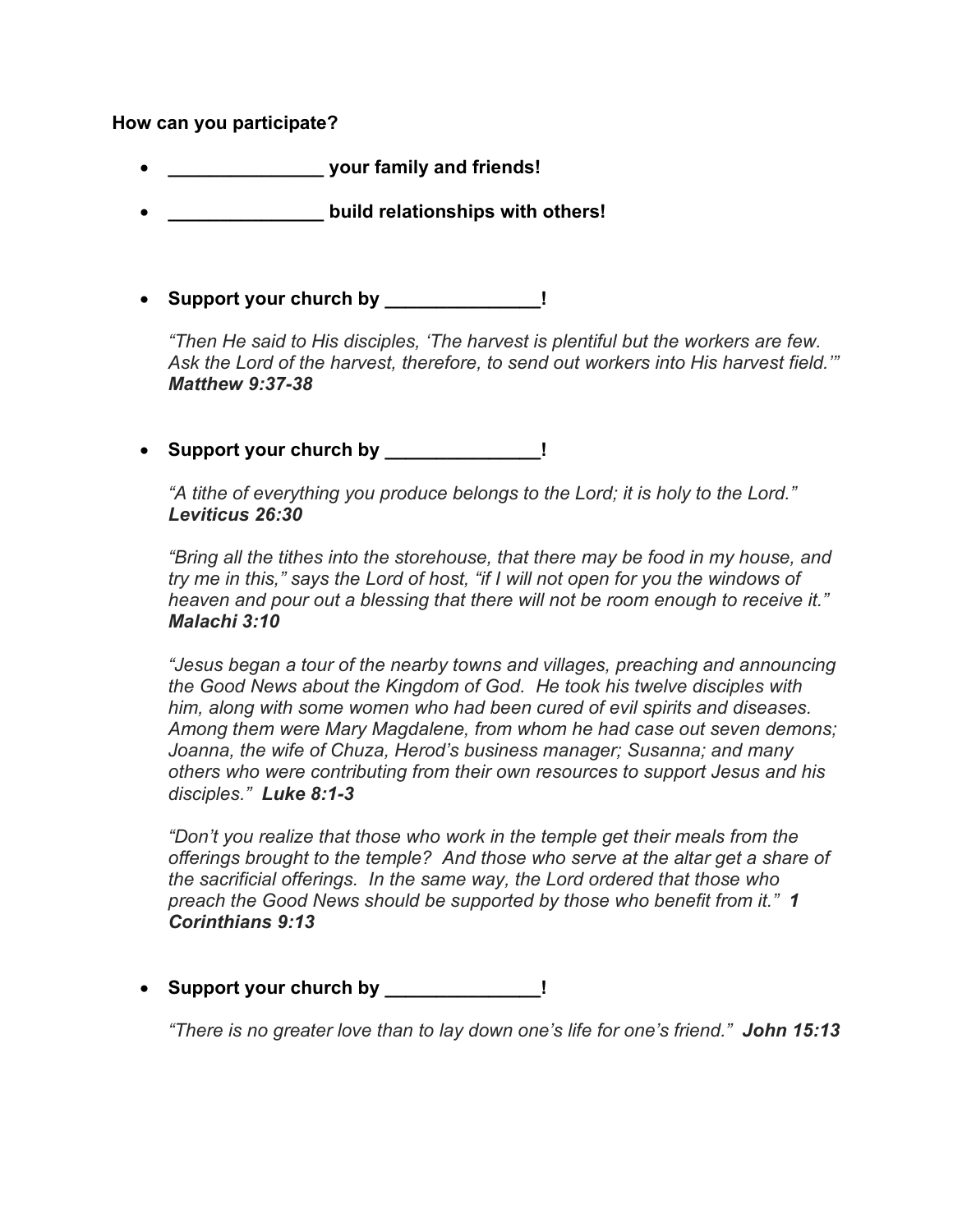### **1. KNOW GOD THROUGH \_\_\_\_\_\_\_\_\_\_\_\_\_\_\_**

**2. GET CONNECTED THROUGH \_\_\_\_\_\_\_\_\_\_\_\_\_\_\_ 3. MAKE A DIFFERENCE BY \_\_\_\_\_\_\_\_\_\_\_\_\_\_\_**

### **Membership Care**

*"Simon, you truly love me: Yes Lord, you know I love you. Jesus said, take care of my sheep." John 21:15-17*

**As a member of the Community Church family, God has given us the responsibility of caring for you! We take that responsibility seriously. We are intentional regarding the care of our members.**

### **Shepherds:**

The primary vehicle used to accomplish membership care is our Shepherding program.

Shepherds are either deacons or deacons in training, who assist the pastor and the elders by taking care of Christ's people.

You will be assigned a shepherd following your commitment to Community Church as a member.

You will meet your shepherd at our new members fellowship, which is usually following your first communion as a new Community Church family member.

#### **Your point of contact for finding out who your shepherd is:**

- **Pastor Sherman McLain @ 985-400-5970 (1085 Campus)**
- **Pastor Greg Longino @ 985-893-5880 (Covington Campus and Online Campus)**
- **Pastor Carlos Cage @ 985-643-2929 (Slidell Campus)**

**Your Shepherd will be your first point of contact for all your spiritual and Community Church-related needs.**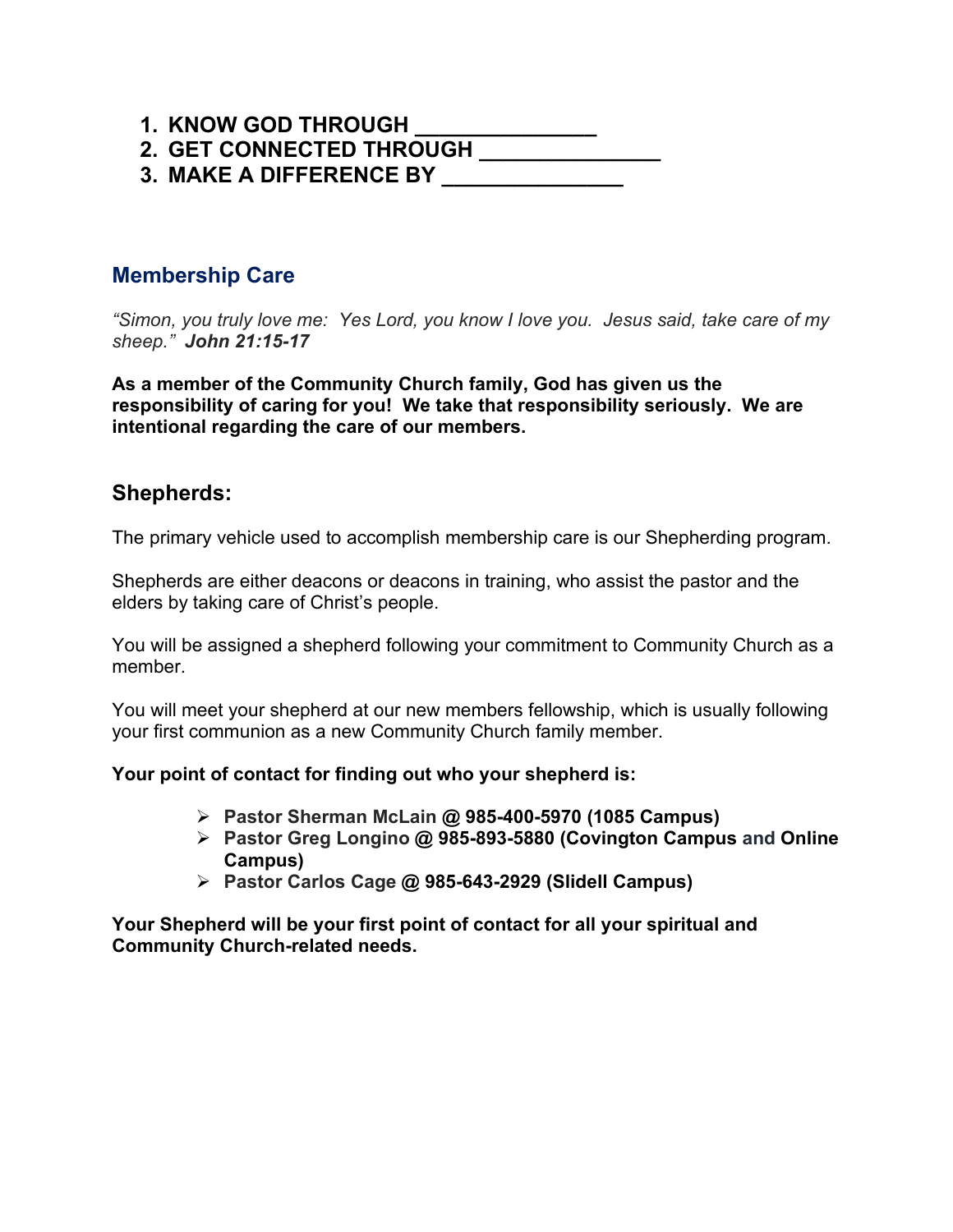# **Community Church's Statement of Doctrine**

**What We Believe…**

### **ABOUT GOD**

God is the creator and ruler of the universe. He has eternally existed in three persons – the Father, the Son, and the Holy Spirit. These three are co-equal and are one God. *Genesis 1:1, 26, 27, 3:22; Psalm 90:2; Matthew 28:19; 1 Peter 1:2*

### **ABOUT MAN**

Man is made in the spiritual image of God, to be like him in character. He is the supreme object of God's creation. Although man has tremendous potential for good, he is marred by an attitude of disobedience toward God called "sin." This attitude separates man from God.

*Genesis 1:27; Psalm 8:36; Isaiah 53:6; Romans 3:23; Isaiah 59:1,2*

### **ABOUT ETERNITY**

Man was created to exist forever. He will either exist eternally separated from God by sin or in union with God through forgiveness and salvation. To be eternally separated from is hell. To be eternally in union with him is eternal life. Heaven and hell are places of eternal existence.

### **ABOUT JESUS CHRIST**

Jesus Christ is the Son of God. He is co-equal with the Father. Jesus lived a sinless human life and offered himself as the perfect sacrifice for the sins of all men by dying on a cross. He arose from the dead after three days to demonstrate His power over sin and death. He ascended to heaven's glory and will return again to earth to reign as King of Kings and Lord of Lords.

*Matthew 1:22, 23; Isaiah 9:6; John 1:1-5, 14:10-30; Hebrews 4:14, 15; 1 Corinthians 15:3,4; Romans 1:3, 4; Acts 1:9-11; 1 Timothy 6:14, 15; Titus 2:13*

### **ABOUT SALVATION**

Salvation is a gift from God to man. Man can never make up for his sin by selfimprovement or good works. Only by trusting in Jesus Christ as God's offer of forgiveness can man be saved from sin's penalty. Eternal life begins the moment one receives Jesus Christ into his life by faith.

*Romans 6:23; Ephesians 2:8,9; John 14:6, 1:12; Titus 3:5; Galatians 3:26; Romans 5:1*

### **ABOUT ETERNAL LIFE**

Because God gives man eternal life through Jesus Christ, the believer is secure in salvation for eternity. Salvation is maintained by the grace and power of God, not by the self-effort of the Christian.

*John 10:29; 2 Timothy 1:12; Hebrews 7:25, 10:10, 14; 1 Peter 1:3-5*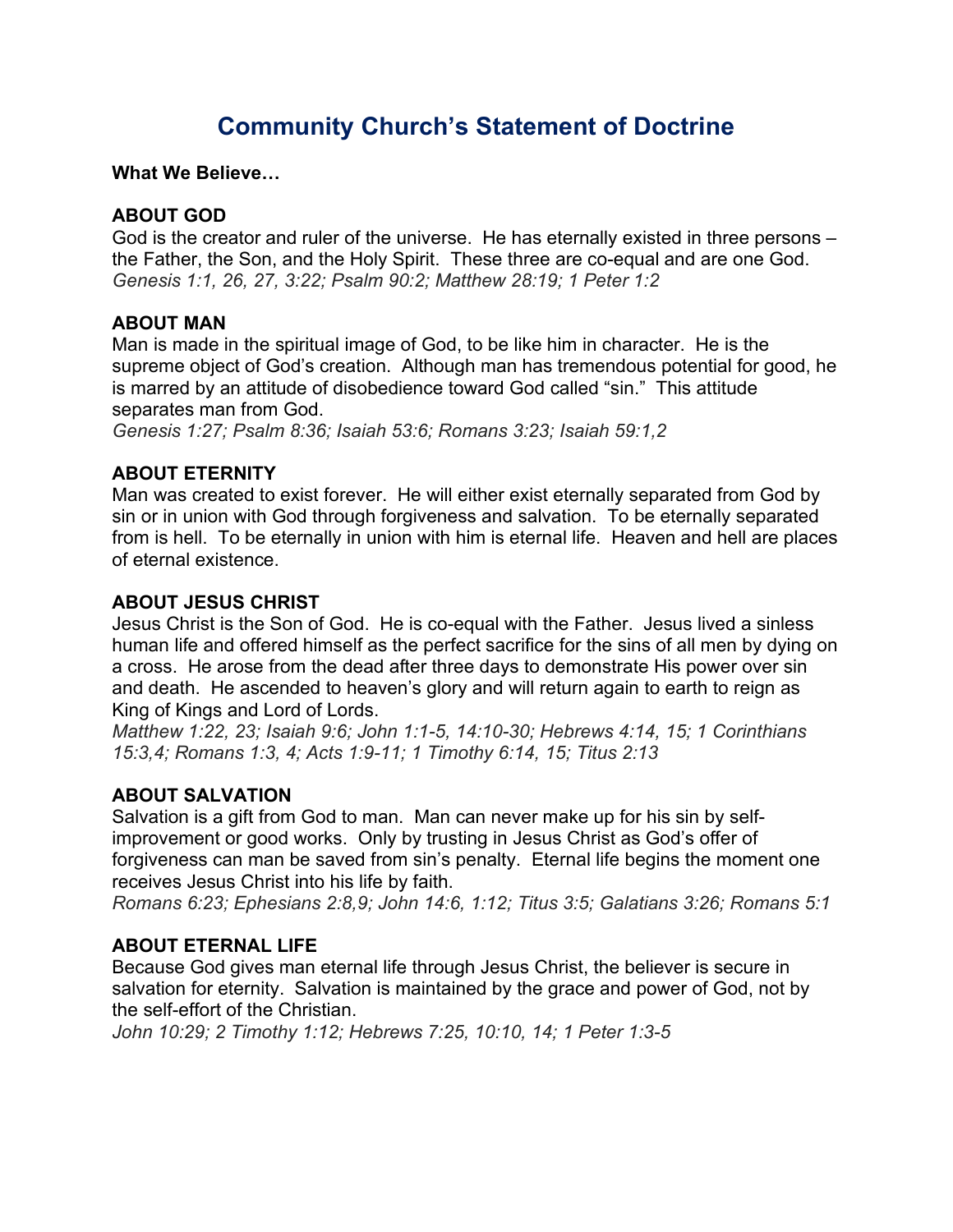### **ABOUT THE HOLY SPIRIT**

The Holy Spirit is equal with the Father and the Son as God. He is present in the world to make men aware of their need for Jesus Christ. He also lives in every Christian from the moment of salvation. He provides the Christian with power for living, understanding of spiritual truth, and guidance in doing what is right. The Christian seeks to live under his control daily.

*2 Corinthians 3:17; John 16:7-13, 14:16, 17; Acts 1:8; 1 Corinthians 2:12, 3:16; Ephesians 1:13; Galatians 5:25; Ephesians 5:1*

### **ABOUT THE BIBLE**

The Bible is God's word to all men. It was written by human authors, under the supernatural guidance of the Holy Spirit. It is the authority for our church, and the supreme source of truth for Christian beliefs and living. Because it is inspired by God, it is truth without any mixture of error.

*2 Timothy 3:16; 2 Peter 1:20, 21; 2 Timothy 1:13; Psalm 119:105, 160, 12:6; Proverbs 30:5*

### **ABOUT BAPTISM**

Baptism by immersion symbolizes the death, burial, and resurrection of Jesus and is your public declaration that you have accepted Jesus Christ as your personal Savior. Baptism does not save you, but shows the world that you have already been saved. And while baptism is not required for salvation, it is a biblical command and demonstrates your love and obedience to Christ.

*Colossians 2:12; Acts 2:41; Ephesians 2:8-9; Matthew 28:19-20*

#### **ABOUT COMMUNION**

Communion, or the Lord's Supper, is an ordinance given to all believers by Jesus Christ to remember his sacrifice for us and to symbolize the new covenant. The elements of bread and wine or juice are symbols of Christ's broken body and shed blood. Communion is not a means of salvation. Rather, it is a testament of a believer's faith in

the atoning work of the cross.

*Matthew 16:26-30; Mark 14:22-26; Luke 22:19-20; 1 Corinthians 11:23-29; John 3:16; John 2:25; John 5:11-13; Romans 6:23; Revelation 20:15; 1 John 5:11-12; Matthew 25:31-46*

#### **ABOUT MARRIAGE, GENDER AND SEXUALITY**

We believe that God created and sanctioned marriage to bring together men and women, the complementary halves of humanity, by joining them in "one-flesh" unions (Genesis 2:18-25). Marriage between one man and one woman for life, uniquely and correctly reflects Christ's relationship with His Church (Ephesians 5:21-33). Marriage also serves as the foundational unit of a stable society (1 Corinthians 7:2). Sex outside of the confines of marriage and homosexual behavior, constitute direct attacks upon this timeless and universal institution, and are likewise sinful. Gender, likewise, matters. God wonderfully and immutably creates each person as male or female, and these distinct complementary genders together reflect the image and nature of God (Genesis 1:26-27).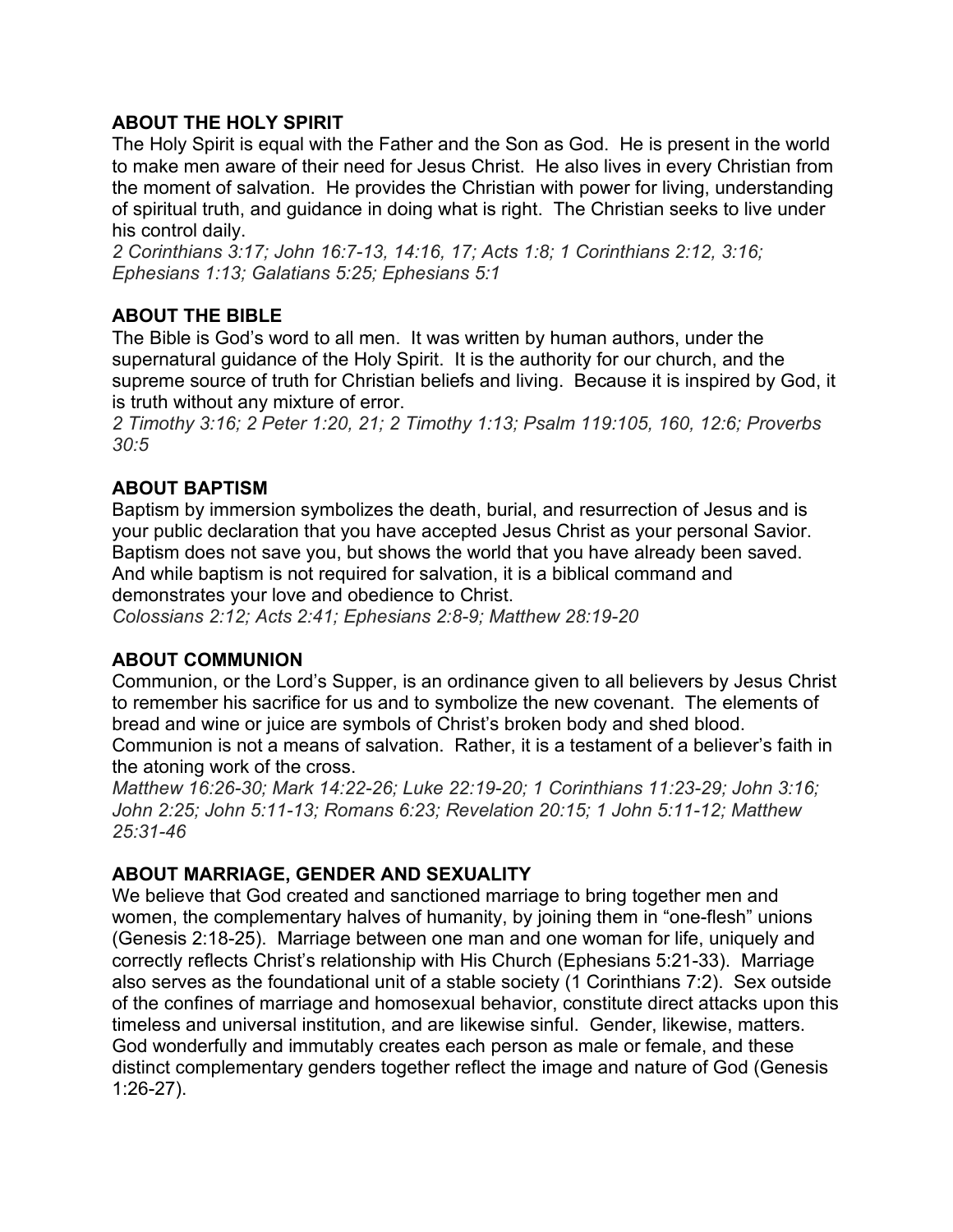### **Member Information Form**

| <b>General Information: (Please Print Clearly)</b>                                                                                                       |  |  |  |  |  |
|----------------------------------------------------------------------------------------------------------------------------------------------------------|--|--|--|--|--|
|                                                                                                                                                          |  |  |  |  |  |
| Gender (check one): Male ____ Female ___ Age: _____ DOB: __________________                                                                              |  |  |  |  |  |
|                                                                                                                                                          |  |  |  |  |  |
| Primary Phone: <u>_____________________________</u> Alt. Phone: _______________________                                                                  |  |  |  |  |  |
|                                                                                                                                                          |  |  |  |  |  |
| I have the following expertise:<br><u> 1989 - Johann Harry Harry Harry Harry Harry Harry Harry Harry Harry Harry Harry Harry Harry Harry Harry Harry</u> |  |  |  |  |  |
| <b>Family Information: (Please Print Clearly)</b>                                                                                                        |  |  |  |  |  |
| Marital Status (Check One)<br>Married ______ Single ______ Divorced ______ Widowed _____ Other _____                                                     |  |  |  |  |  |
| Spouse's Name (if married):<br><u> 1989 - Johann Barbara, martin amerikan basal dan berasal dan berasal dalam basal dan berasal dan berasal dan</u>      |  |  |  |  |  |
| Spouse's DOB: Spouse's Email: Spouse's Email: Spouse's Email: Spouse's Email: Spouse's Email: Spouse 1                                                   |  |  |  |  |  |
| Children (Name & Age):                                                                                                                                   |  |  |  |  |  |
| ,我们也不会有什么。""我们的人,我们也不会有什么?""我们的人,我们也不会有什么?""我们的人,我们也不会有什么?""我们的人,我们也不会有什么?""我们的人                                                                         |  |  |  |  |  |
| <b>Church Information: (Please Print Clearly)</b>                                                                                                        |  |  |  |  |  |
| <b>Campus Location:</b> _______ Covington ______ Slidell _______ 1085 _____ Online                                                                       |  |  |  |  |  |
| What ministries are you interested in serving?                                                                                                           |  |  |  |  |  |
| Children's ______ Youth _____ Worship & Creative Arts ______ Greeters ____ Ushers ____                                                                   |  |  |  |  |  |
| Parking _____ Discipleship _____ Hospitality _____ Security _____ Sound/AV _____                                                                         |  |  |  |  |  |
| Other:<br><u> 1989 - Johann Stoff, deutscher Stoff, der Stoff, der Stoff, der Stoff, der Stoff, der Stoff, der Stoff, der S</u>                          |  |  |  |  |  |